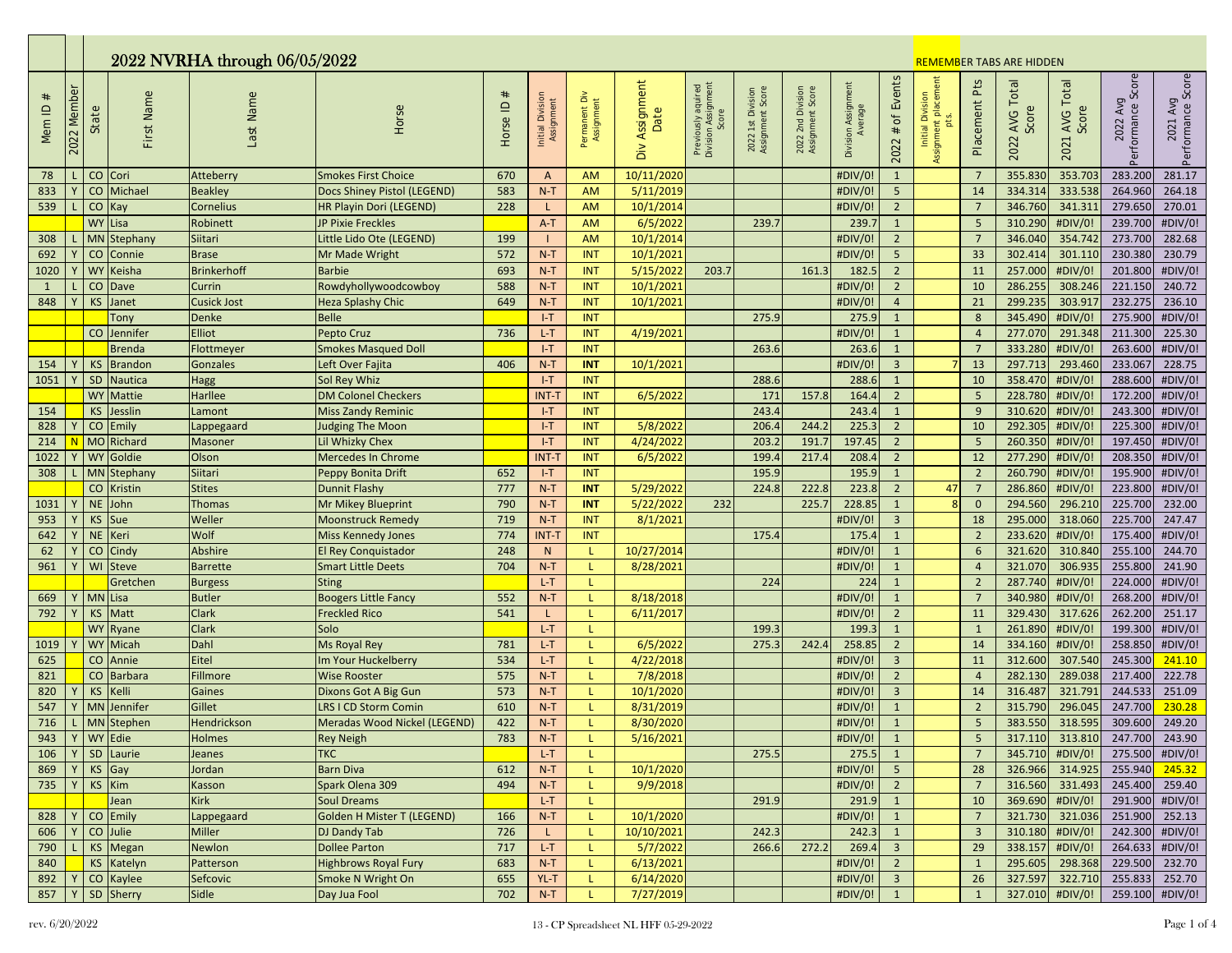|                       |             | 2022 NVRHA through 06/05/2022 |                          |                     |                                                      |              |                                |                              |                              |                                           |                                       |                                       |                                |                                  |                                               | <b>REMEMBER TABS ARE HIDDEN</b>   |                            |                                               |                                         |                                    |  |
|-----------------------|-------------|-------------------------------|--------------------------|---------------------|------------------------------------------------------|--------------|--------------------------------|------------------------------|------------------------------|-------------------------------------------|---------------------------------------|---------------------------------------|--------------------------------|----------------------------------|-----------------------------------------------|-----------------------------------|----------------------------|-----------------------------------------------|-----------------------------------------|------------------------------------|--|
| $_{\rm \#}$<br>Mem ID | 2022 Member | State                         | First Name               | Last Name           | Horse                                                | Horse ID $#$ | Initial Division<br>Assignment | Permanent Div<br>Assignment  | Assignment<br>Date<br>$\geq$ | Previously aquired<br>Division Assignment | 2022 1st Division<br>Assignment Score | 2022 2nd Division<br>Assignment Score | Division Assignment<br>Average | of Events<br>$\#$<br>2022        | Assignment placement<br>Initial Division<br>ጜ | Placement Pts                     | AVG Total<br>Score<br>2022 | <b>AVG Total</b><br>$\omega$<br>Score<br>2021 | 2022 Avg<br>-- nce Score<br>Performance | 2021 Avg<br>Performance Score      |  |
| 859                   |             |                               | SD Julie                 | Steinman            | <b>Smart Little Score</b>                            |              | $N-T$                          |                              | 5/22/2022                    |                                           |                                       |                                       | #DIV/0                         | $\mathbf{1}$                     |                                               | $\overline{4}$                    | 322.170                    | #DIV/0                                        | 254.400                                 | #DIV/0!                            |  |
| 1005                  |             |                               | SD Elizabeth             | Strand              | X-tra Little Step                                    | 800          | $L-T$                          | т.                           |                              |                                           | 252.9                                 |                                       | 252.9                          | $\mathbf{1}$                     |                                               | $\overline{3}$                    | 322.500                    | #DIV/0!                                       | 252.900                                 | #DIV/0!                            |  |
| 749                   |             |                               | $KS$ Tim                 | <b>Telinde</b>      | HB Sportin Cowboy (Opie) - Sporti                    | 754          | $N-T$                          | L                            | 10/1/2021                    |                                           |                                       |                                       | #DIV/0!                        | $\mathbf{1}$                     |                                               | $5\phantom{.0}$                   | 327.340                    | 325.072                                       | 258.200                                 | 254.57                             |  |
|                       |             |                               | Tammy                    | Wellnitz            | Poppin Is Smart                                      |              | $L-T$                          | L.                           |                              |                                           | 295.7                                 |                                       | 295.7                          | $\mathbf{1}$                     |                                               | 8                                 | 376.180                    | #DIV/0!                                       | 295.700                                 | #DIV/0!                            |  |
| 961                   |             | WI                            | <b>Bekke</b>             | <b>Barrette</b>     | Ima Sailin Cat                                       | 705          | $N-T$                          | $\mathsf{N}$                 | 8/28/2021                    |                                           |                                       |                                       | #DIV/0!                        | $\mathbf{1}$                     |                                               | $6\overline{6}$                   | 247.040                    | 249.570                                       | 186.400                                 | 188.55                             |  |
|                       |             |                               | CO Jessica               | <b>Bechtle</b>      | <b>Sun Flash</b>                                     | 767          | $N-T$                          | $\mathsf{N}$                 | 5/29/2022                    |                                           | 159.9                                 | 149.4                                 | 154.65                         | $2^{\circ}$                      |                                               | 18                                | 209.475                    | #DIV/0!                                       | 154.650                                 | #DIV/0!                            |  |
| 955                   |             | CO                            | Wanda                    | <b>Bloomfield</b>   | <b>Watch Me Blazing</b>                              | 675          | $N-T$                          | $\mathsf{N}$                 | 5/29/2022                    |                                           | 110.2                                 | 98.4                                  | 104.3                          | $2^{\circ}$                      |                                               | 5                                 | 156.235                    | #DIV/0!                                       | 104.300                                 | #DIV/0!                            |  |
| 724                   |             | CO.                           | <b>Kelly</b>             | Doyea               | <b>Grand Maximum</b>                                 | 682          | $N-T$                          | $\mathsf{N}$                 | 5/27/2018                    |                                           |                                       |                                       | #DIV/0!                        | $\mathbf{1}$                     |                                               | 30                                | 285.650                    | 282.240                                       | 217.000                                 | 214.68                             |  |
| 522                   |             |                               | MN Sue                   | Eisenman            | Peppys Lil Begger                                    | 499          | $N-T$                          | $\mathsf{N}$                 | 7/15/2018                    |                                           |                                       |                                       | #DIV/0!                        | $\mathbf{1}$                     |                                               | $\overline{3}$                    | 198.970                    | 266.202                                       | 142.400                                 | 198.90                             |  |
| 968                   |             | MN Jen                        |                          | Espinoza            | Racu Krogs Zippo                                     | 685          | $N-T$                          | $\mathsf{N}$                 | 8/28/2021                    |                                           |                                       |                                       | #DIV/0!                        | $\mathbf{1}$                     |                                               | $\mathbf{0}$                      | 193.360                    | 176.755                                       | 137.900                                 | 121.83                             |  |
| 924                   |             |                               | KS Dennis                | Goodwin             | <b>Guinness</b>                                      | 761          | $N-T$                          | N                            | 4/24/2022                    |                                           | 125.8                                 | 103.6                                 | 114.7                          | $\overline{2}$                   |                                               | $\mathbf 0$                       | 165.200                    | #DIV/0!                                       | 114.700                                 | #DIV/0!                            |  |
| 734                   |             | <b>KS</b>                     | Samantha                 | Hager               | <b>Gun N Whizzin</b>                                 | 694          | $N-T$                          | N                            | 8/22/2021                    |                                           |                                       |                                       | #DIV/0!                        | $2^{\circ}$                      |                                               | 13                                | 287.960                    | 262.810                                       | 220.600                                 | 198.18                             |  |
| 836                   |             | WI                            | Paul                     | Haugland            | <b>Whoa Betsy Parker</b>                             | 629          | $N-T$                          | $\mathsf{N}$                 | 6/20/2021                    |                                           |                                       |                                       | #DIV/0!                        | $\mathbf{1}$                     |                                               | 9                                 | 277.950                    | 270.116                                       | 213.600                                 | 207.11                             |  |
| 372                   |             | <b>IA</b>                     | Alecia                   | Heinz               | <b>GH Lil Bit O Starlite</b>                         | 796          | $N-T$                          | $\mathsf{N}$                 | 5/8/2022                     |                                           | 190.                                  | 175.5                                 | 183                            | $\overline{2}$                   |                                               | 10                                | 244.620                    | #DIV/0!                                       | 183.000                                 | #DIV/0!                            |  |
| 716                   |             |                               | MN Cody                  | Hendrickson         | <b>Whizkey N Ginger</b>                              | 684<br>727   | $N-T$                          | N                            | 8/1/2021<br>7/18/2021        |                                           |                                       |                                       | #DIV/0!                        | $\mathbf{1}$                     |                                               | 17                                | 322.610<br>262.340         | 283.918<br>244.070                            | 255.700<br>212.700                      | 217.15<br>182.50                   |  |
| 963<br>896            |             | WI                            | <b>Steve</b><br>CO Jamie | Klaven<br>Manuelito | <b>Cowboys Jazzy Shorts</b><br><b>Indian Scooter</b> | 768          | $N-T$<br>$N-T$                 | $\mathsf{N}$<br>$\mathsf{N}$ | 5/29/2022                    |                                           | 184.                                  | 206.                                  | #DIV/0!<br>195.35              | $\mathbf{1}$<br>$2^{\circ}$      |                                               | $\overline{2}$<br>$\overline{26}$ | 255.730                    | #DIV/0!                                       | 195.350                                 | #DIV/0!                            |  |
| 817                   |             |                               | WY Dee                   | <b>McCoy</b>        | Cee Heart Fast Annie                                 | 716          | $N-T$                          | $\overline{N}$               | 5/16/2021                    |                                           |                                       |                                       | #DIV/0!                        | $2^{\circ}$                      |                                               | 25                                | 275.310                    | 255.220                                       | 208.650                                 | 193.53                             |  |
| 891                   |             |                               | CO Cyndi                 | Meredith            | <b>Chicks Run Red Lights</b>                         |              | $N-T$                          | $\mathsf{N}$                 | 4/16/2022                    | 208.5                                     |                                       | 190.                                  | 199.55                         | $\mathbf{1}$                     |                                               | $\overline{2}$                    | 252.980                    | #DIV/0!                                       | 190.600                                 | #DIV/0!                            |  |
| 698                   |             | CO                            | Teresa                   | Peters-Kilmer       | <b>Whiskey Frost R5</b>                              | 674          | $N-T$                          | $\mathsf{N}$                 | 10/10/2021                   | 86                                        |                                       | 118.                                  | 102.35                         | $\overline{2}$                   |                                               | $\overline{4}$                    | 184.120                    | 133.630                                       | 127.850                                 | 86.00                              |  |
| 955                   |             |                               | MN Mary                  | Raeth               | <b>Pixie Dust Cloud</b>                              |              | $N-T$                          | N                            | 6/20/202                     |                                           |                                       |                                       | #DIV/0!                        | $\mathbf{1}$                     |                                               | 9                                 | 267.060                    | 283.817                                       | 204.600                                 | 218.83                             |  |
| 955                   |             |                               | MN Cory                  | Saarela             | Lil Josephina                                        |              | $N-T$                          | $\mathsf{N}$                 | 8/28/2021                    |                                           |                                       |                                       | #DIV/0!                        | $\mathbf{1}$                     |                                               | $7\overline{ }$                   | 257.820                    | 206.340                                       | 197.100                                 | 148.20                             |  |
|                       |             |                               | Sondie                   | Smith               | Harley                                               |              | $N-T$                          | $\mathsf{N}$                 | 5/22/2022                    | 202.6                                     |                                       | 233.2                                 | 217.9                          | $\mathbf{1}$                     |                                               | 10                                | 302.480                    | 263.210                                       | 233.200                                 | 202.60                             |  |
| 967                   |             |                               | NE Cheryl                | Taylor              | The Stormy Kid                                       | 707          | $N-T$                          | N                            | 5/22/2022                    | 174.6                                     |                                       | 178.1                                 | 176.35                         | $\mathbf{1}$                     |                                               | $\mathbf 0$                       | 236.920                    | 236.700                                       | 178.100                                 | 174.60                             |  |
| 957                   |             | CO                            | Jessica                  | Tully               | <b>Skeets Starlight Eve</b>                          | 712          | $N-T$                          | $\mathsf{N}$                 | 7/11/2021                    |                                           |                                       |                                       | #DIV/0!                        | $\overline{2}$                   |                                               | 24                                | 267.060                    | 273.787                                       | 204.150                                 | 210.80                             |  |
| 990                   |             |                               | CO Juliette              | <b>Watt</b>         | <b>Starlights Whizdom</b>                            | 880          | $N-T$                          | $\mathsf{N}$                 | 5/29/2022                    |                                           | 128.2                                 | 189.6                                 | 158.9                          | $2^{\circ}$                      |                                               | 13                                | 214.975                    | #DIV/0!                                       | 158.900                                 | #DIV/0!                            |  |
| 1026                  |             |                               | WY Mathew                | Woody               | <b>MW Pearlsnap</b>                                  | 788          | $N-T$                          | N                            | 6/5/2022                     |                                           | 213.2                                 | 157.8                                 | 185.5                          | $2^{\circ}$                      |                                               | 23                                | 246.710                    | #DIV/0!                                       | 185.500                                 | #DIV/0!                            |  |
| 984                   |             |                               | CO Rylie                 | <b>Bauman</b>       | <b>Daseke</b>                                        | 729          | YN-T                           | Y-INT                        | 5/29/2022                    |                                           | 250                                   | 242                                   | 246                            | $2^{\circ}$                      | 56                                            | 19                                | 315.735                    | #DIV/0!                                       | 246.000                                 | #DIV/0!                            |  |
| 910                   |             | CO                            | Tori                     | Dinan               | <b>Mighty Effie</b>                                  | 654          | YN-T                           | Y-INT                        | 10/1/2020                    |                                           |                                       |                                       | #DIV/0!                        | $\overline{3}$                   |                                               | 19                                | 299.583                    | 273.911                                       | 233.167                                 | 209.93                             |  |
| 909                   |             | CO                            | <b>Caleb</b>             | Dinan               | <b>Kidd</b>                                          | 653          | YN-T                           | Y-INT                        | 10/1/202                     |                                           |                                       |                                       | #DIV/0!                        | $2^{\circ}$                      |                                               | 9                                 | 292.525                    | 291.657                                       | 228.800                                 | 227.04                             |  |
| 911                   |             | <b>KS</b>                     | Teagan                   | <b>Eskam</b>        | Warrigal                                             | 631          | $YI-T$                         | Y-INT                        | 5/22/2022                    |                                           | 208.3                                 | 253.5                                 | 230.9                          | $2^{\circ}$                      |                                               | 5                                 | 296.650                    | #DIV/0!                                       | 230.900                                 | #DIV/0!                            |  |
| 1037                  |             |                               | MO Nikki                 | Ferguson            | <b>Exotic</b>                                        | 794          | YN-T                           | Y-INT                        | 5/22/2022                    |                                           | 217.2                                 | 235.2                                 | 226.2                          | $2^{\circ}$                      | 13                                            | 9                                 | 294.450                    | #DIV/0!                                       | 226.200                                 | #DIV/0!                            |  |
| 1036                  |             |                               | KS Calvin                | Gugelmeyer          | Hal of a Dog                                         | 793          | $I-T$                          | Y-INT                        | 5/7/2022                     |                                           | 252.4                                 | 239.4                                 | 245.9                          | $\overline{3}$                   | 10                                            | 12                                | 312.893                    | #DIV/0!                                       | 245.867                                 | #DIV/0!                            |  |
| 989                   |             |                               | CO Quincy                | Swanson             | <b>Smart Little Coach</b>                            | 732          | <b>YINT</b>                    | Y-INT                        | 10/10/2021                   | 219                                       |                                       | 214.3                                 | 216.65                         | $\overline{2}$                   |                                               | 9                                 | 287.520                    | 282.900                                       | 224.250                                 | 219.00                             |  |
| 867                   |             |                               | KS Grace                 | Douglas             | <b>Very Smart Lover</b>                              | 630          | YL-T                           | <b>YL</b>                    | 5/9/2021                     |                                           |                                       |                                       | #DIV/0!                        | $\overline{3}$                   |                                               | 20                                | 313.663                    | 320.837                                       | 244.467                                 | 252.53                             |  |
| 817                   |             |                               | KS Morgan                | <b>Eskam</b>        | <b>Bets Smart Lena</b>                               | 555          | YN-T                           | <b>YL</b>                    | 10/1/2019                    |                                           |                                       |                                       | #DIV/0!                        | $2^{\circ}$                      |                                               | 6                                 | 305.340                    | 316.817                                       | 239.550                                 | 249.73                             |  |
| 1033                  | Y           |                               | TX Alli Jo               | Roberts             | Lucky Black Star                                     | 791          | $YL-T$                         | <b>YL</b>                    | 5/8/2022                     |                                           | 192.3                                 | 224.7                                 | 208.5                          | $\overline{2}$                   |                                               | $\overline{7}$                    | 269.535                    | #DIV/0!                                       | 208.500                                 | #DIV/0!                            |  |
| 1034 Y                |             |                               | Tx Avery                 | Roberts             | PBD Rawhide                                          | 792          | YL-T                           | <b>YL</b>                    | 5/8/2022                     |                                           | 196.6                                 | 218.2                                 | 207.4                          | $\overline{2}$                   |                                               | $\overline{7}$                    |                            | $266.015$ #DIV/0!                             |                                         | 207.400 #DIV/0!                    |  |
| 1045                  |             |                               | $CO$ Ella                | Zimmerman           | Whatcha Ben Smokin                                   | 798          | YL-T                           | <b>YL</b>                    | 5/22/2022                    |                                           | 204.3                                 | 228.9                                 | 216.6                          | $\overline{2}$                   |                                               | 10                                | 279.930                    | #DIV/0!                                       |                                         | 216.600 #DIV/0!                    |  |
| 1043                  | Y           |                               | CO Addison               | Barrett             | Bar Hit Whiz                                         |              | YN-T                           | <b>YN</b>                    | 5/29/2022                    |                                           | 114.6                                 | 209.8                                 | 162.2                          | $\overline{2}$                   |                                               | 10                                |                            | 218.770 #DIV/0!                               |                                         | 162.200 #DIV/0!                    |  |
| 934                   |             |                               | CO Brody                 | Harpin (Holland)    | <b>Olenas White Gold</b>                             | 740          | YN-T                           | <b>YN</b>                    | 4/19/2021                    |                                           |                                       |                                       | #DIV/0!                        | $\overline{3}$                   |                                               | 17                                | 225.077                    | 247.370                                       |                                         | 166.733 186.78                     |  |
|                       |             |                               | CO Brooklynn             | Loparco             | <b>SS Gallant Hope</b>                               | 770          | YN-T                           | <b>YN</b>                    | 5/29/2022                    |                                           | 94.4                                  | 90                                    | 92.2                           | $\overline{2}$                   |                                               | $6\overline{6}$                   | 139.955                    | #DIV/0!                                       |                                         | 92.200 #DIV/0!                     |  |
| 897                   | Y           |                               | CO Autumn                | Manuelito           | <b>Cromed Mint Twist</b>                             | 769          | YN-T                           | <b>YN</b>                    | 5/29/2022                    |                                           | 204.5                                 | 222.9                                 | 213.7                          | $\overline{2}$                   |                                               | 36                                | 277.730                    | #DIV/0!                                       |                                         | 213.700 #DIV/0!                    |  |
| 897                   |             |                               | CO Autumn                | Manuelito           | <b>Indian Scooter</b>                                |              | YN-T                           | <b>YN</b>                    | 10/10/2021                   | 57.6                                      |                                       | 146.1                                 | 101.85                         | $\mathbf{1}$                     |                                               | $\overline{0}$                    | 198.420                    | 100.410                                       | 146.100 57.60                           |                                    |  |
| 898                   |             |                               | CO Maclain<br>CO Maclain | Marion              | <b>Gentleman Pep</b>                                 | 651          | YN-T                           | <b>YN</b>                    | 8/18/2019                    |                                           |                                       |                                       | #DIV/0!                        | $\overline{\mathbf{3}}$          |                                               | 38                                | 265.887                    | 265.037<br>253.860 #DIV/0!                    |                                         | 202.833 201.43                     |  |
| 898                   | Y           |                               |                          | Marion              | Joe<br><b>Peppy Dual Desire</b>                      | 773<br>766   | YN-T<br>YN-T                   | <b>YN</b><br>YN              | 5/29/2022<br>5/29/2022       |                                           | 194.3<br>197.1                        | 190.6<br>237.2                        | 192.45                         | $\overline{2}$<br>$\overline{2}$ |                                               | 15<br>49                          |                            | 281.525 #DIV/0!                               |                                         | 192.450 #DIV/0!<br>217.150 #DIV/0! |  |
| 1013                  |             |                               | CO Elisa                 | Roden               |                                                      |              |                                |                              |                              |                                           |                                       |                                       | 217.15                         |                                  |                                               |                                   |                            |                                               |                                         |                                    |  |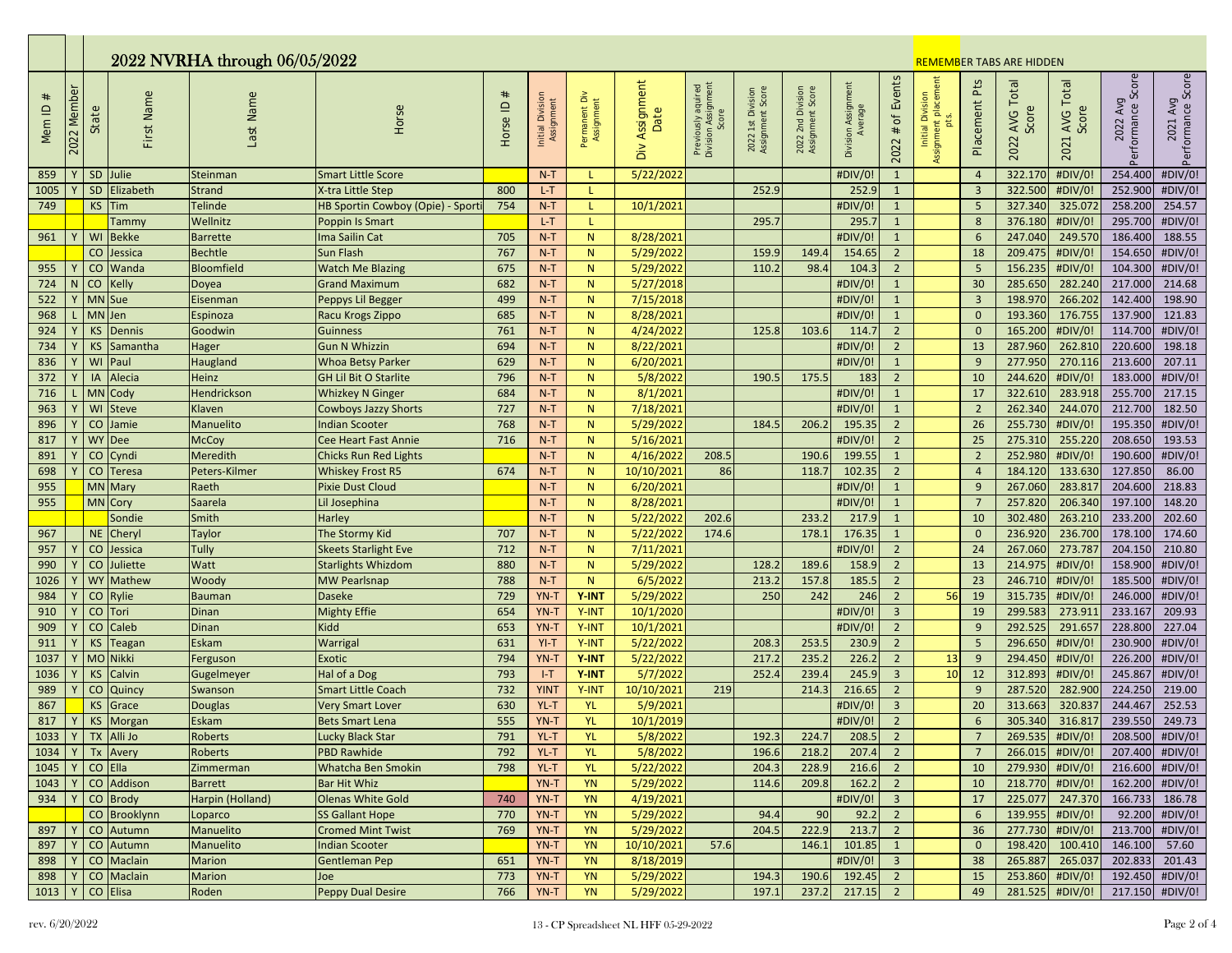|                       | 2022 NVRHA through 06/05/2022 |           |                   |                 |                                                        |                  |                                |                             |                           |                                                    |                                       |                                       |                                | <b>REMEMBER TABS ARE HIDDEN</b> |                                               |                                  |                            |                                   |                               |                               |
|-----------------------|-------------------------------|-----------|-------------------|-----------------|--------------------------------------------------------|------------------|--------------------------------|-----------------------------|---------------------------|----------------------------------------------------|---------------------------------------|---------------------------------------|--------------------------------|---------------------------------|-----------------------------------------------|----------------------------------|----------------------------|-----------------------------------|-------------------------------|-------------------------------|
| $_{\rm \#}$<br>Mem ID | 2022 Membe                    | State     | First Name        | Last Name       | Horse                                                  | $\#$<br>Horse ID | Initial Division<br>Assignment | Permanent Div<br>Assignment | Assignment<br>Date<br>Οiν | Previously aquired<br>Division Assignment<br>Score | 2022 1st Division<br>Assignment Score | 2022 2nd Division<br>Assignment Score | Division Assignment<br>Average | Events<br>$#$ of<br>2022        | Assignment placement<br>Initial Division<br>ă | Placement Pts                    | AVG Total<br>Score<br>2022 | <b>AVG Total</b><br>Score<br>2021 | 2022 Avg<br>Performance Score | 2021 Avg<br>Performance Score |
| 958                   |                               |           | CO Stanton        | Tully           | Obi Wan Kenobi                                         | 711              | YN-T                           | <b>YN</b>                   | 7/11/202                  |                                                    |                                       |                                       | #DIV/0                         | $\mathbf{1}$                    |                                               | $\overline{2}$                   | 194.900                    | 223.720                           | 143.800                       | 166.78                        |
| 932                   |                               |           | CO Madeline       | Vaughn          | <b>Hot Cat Snickers</b>                                | 802              | YN-T                           | <b>YN</b>                   | 5/29/2022                 | 194.7                                              |                                       | 209.3                                 | 202                            | $\mathbf{1}$                    |                                               | 16                               | 272.230                    | 256.830                           | 209.300                       | 194.70                        |
|                       |                               |           | CO Eleanor        | Woodward        | <b>RDS Herseys Kisses</b>                              |                  | YN-T                           | <b>YN</b>                   | 4/16/2022                 | 103.3                                              |                                       | 136.9                                 | 120.1                          | $\mathbf{1}$                    |                                               | $6\overline{6}$                  | 191.600                    | 156.620                           | 136.900                       | 103.30                        |
|                       |                               |           | WY Maria          | Antonovich      | Tar                                                    |                  | $N-T$                          |                             |                           |                                                    | 94.4                                  |                                       | 94.4                           | $\mathbf{1}$                    |                                               | $\mathbf 0$                      | 145.840                    | #DIV/0!                           | 94.400                        | #DIV/0!                       |
| 794                   |                               |           | CO James          | Armstrong       | <b>Gallos Free Spirit</b>                              | 734              | $N-T$                          |                             |                           |                                                    | 132.6                                 |                                       | 132.6                          | $\mathbf{1}$                    |                                               | $\overline{2}$                   | 188.850                    | #DIV/0!                           | 132.600                       | #DIV/0!                       |
|                       |                               |           | CO Vanessa        | Casey           | <b>Nita S Wise Assett</b>                              |                  | $N-T$                          |                             |                           |                                                    | 221.5                                 |                                       | 221.5                          | $\mathbf{1}$                    |                                               | 20                               | 283.340                    | #DIV/0!                           | 221.500                       | #DIV/0!                       |
| 1007                  |                               |           | <b>WY Mallory</b> | Cecil           | <b>WS Dunta Tuck N Boom</b>                            | 759              | $N-T$                          |                             |                           |                                                    | 235.2                                 |                                       | 235.2                          | $\mathbf{1}$                    |                                               | 8                                | 298.080                    | #DIV/0!                           | 235.200                       | #DIV/0!                       |
| 905                   |                               |           | $CO$ Lisa         | <b>Clark</b>    | <b>SJR Diamond Oak</b>                                 | 809              | $N-T$                          |                             |                           |                                                    | 214.6                                 |                                       | 214.6                          | $\mathbf{1}$                    |                                               | 30                               | 282.350                    | #DIV/0!                           | 214.600                       | #DIV/0!                       |
| 886                   |                               | <b>KS</b> | Kendra            | Cornejo         | <b>KSU Top The Sail</b>                                | 635              | $N-T$                          |                             |                           |                                                    | 244                                   |                                       | 244                            | $\mathbf{1}$                    |                                               | 11                               | 312.930                    | #DIV/0!                           | 244.800                       | #DIV/0!                       |
|                       |                               |           | Michelle          | <b>Davis</b>    | Juliette                                               |                  | $N-T$                          |                             |                           |                                                    | 160.4                                 |                                       | 160.4                          | $\mathbf{1}$                    |                                               | $\sqrt{6}$                       | 218.770                    | #DIV/0!                           | 160.400                       | #DIV/0!                       |
|                       |                               |           | Darcy             | <b>Davis</b>    | Hazel                                                  |                  | YN-T                           |                             |                           |                                                    | 157.2                                 |                                       | 157.2                          | $\mathbf{1}$                    |                                               | $5\phantom{a}$                   | 216.570                    | #DIV/0!                           | 157.200<br>155.300            | #DIV/0!                       |
|                       |                               |           | Donita<br>Quinn   | Denke<br>Denke  | Flirt<br>Oakley                                        |                  | $N-T$<br>$N-T$                 |                             |                           |                                                    | 155.3<br>177.7                        |                                       | 155.3<br>177.7                 | $\mathbf{1}$<br>$\mathbf{1}$    |                                               | $\overline{2}$<br>$\overline{2}$ | 212.170<br>236.150         | #DIV/0!                           | 177.700                       | #DIV/0!                       |
|                       |                               |           | CO Lexy           | Derr            | <b>Miss Trish Dunnit</b>                               |                  | YN-T                           |                             |                           |                                                    | 214.8                                 |                                       | 214.8                          | $\mathbf{1}$                    |                                               | $19\,$                           | 278.610                    |                                   | 214.800                       |                               |
| 909                   |                               |           | CO Caleb          | Dinan           | Cory James (CJ)                                        | 810              | $YI-T$                         |                             |                           |                                                    | 126.4                                 |                                       | 126.4                          | $\mathbf{1}$                    |                                               | $\mathbf{0}$                     | 180.710                    |                                   | 126.400                       |                               |
| 1023                  |                               |           | <b>WY</b> Avery   | Fails           | <b>Painted Victory</b>                                 | 785              | $N-T$                          |                             |                           |                                                    | 142.7                                 |                                       | 142.7                          | $\mathbf{1}$                    |                                               | $6\overline{6}$                  | 197.320                    | #DIV/0!                           | 142.700                       | #DIV/0!                       |
| 1023                  |                               |           | <b>WY</b> Avery   | Fails           | Digging Mr Digger                                      |                  | $N-T$                          |                             |                           |                                                    | 157.4                                 |                                       | 157.4                          | $\mathbf{1}$                    |                                               | $\mathbf{0}$                     | 209.200                    | #DIV/0!                           | 157.400                       | #DIV/0!                       |
| 1002                  |                               |           | CO Avery          | Genova          | <b>Hydrive Merada</b>                                  | 755              | YN-T                           |                             |                           |                                                    | 204.2                                 |                                       | 204.2                          | $\mathbf{1}$                    |                                               | 15                               | 265.960                    | #DIV/0!                           | 204.200                       | #DIV/0!                       |
|                       |                               |           | CO Crystal        | George          | <b>Shy Sugar Pup</b>                                   | 757              | $N-T$                          |                             |                           |                                                    | 142.2                                 |                                       | 142.2                          | $\mathbf{1}$                    |                                               | $\overline{2}$                   | 193.140                    | #DIV/0!                           | 142.200                       | #DIV/0!                       |
| 1017                  |                               |           | <b>WY Bernice</b> | Goetschel       | Lnora Pepto                                            | 776              | $N-T$                          |                             |                           |                                                    | 139.8                                 |                                       | 139.8                          | $\mathbf{1}$                    |                                               | 9                                | 201.060                    | #DIV/0!                           | 139.800                       | #DIV/0!                       |
|                       |                               |           | CO Shay           | Gore            | <b>Instant Gold Digger</b>                             | 806              | $N-T$                          |                             |                           |                                                    | 144.7                                 |                                       | 144.7                          | $\mathbf{1}$                    |                                               | $5\phantom{.0}$                  | 202.490                    |                                   | 144.700                       |                               |
|                       |                               |           | CO Madison        | Hamm            | Doll                                                   |                  | YN-T                           |                             |                           |                                                    | 179.6                                 |                                       | 179.6                          | $\mathbf{1}$                    |                                               | 11                               | 236.260                    |                                   | 179.600                       |                               |
|                       |                               |           | CO Pilar          | <b>Hanes</b>    | <b>Mercedes</b>                                        |                  | $N-T$                          |                             |                           |                                                    | 106.2                                 |                                       | 106.2                          | $\mathbf{1}$                    |                                               | $\mathbf{0}$                     | 155.520                    |                                   | 106.200                       |                               |
|                       |                               |           | Whitney           | <b>Hastings</b> | <b>Apple Jack</b>                                      |                  | $N-T$                          |                             |                           |                                                    | 179.7                                 |                                       | 179.                           | $\mathbf{1}$                    |                                               | $\mathbf{1}$                     | 238.020                    | #DIV/0!                           | 179.700                       | #DIV/0!                       |
| 1018                  |                               |           | WY Torrin         | <b>Herman</b>   | <b>Remington Gunsmoke</b>                              |                  | YL-T                           |                             |                           |                                                    | 244.1                                 |                                       | 244.1                          | $\mathbf{1}$                    |                                               | $5\phantom{.0}$                  | 314.800                    | #DIV/0!                           | 244.100                       | #DIV/0!                       |
| 1041                  |                               |           | CO Parker         | Horton          | <b>Dollor</b>                                          |                  | YN-T                           |                             |                           |                                                    | 99.5                                  |                                       | 99.5                           | $\mathbf{1}$                    |                                               | $\mathbf{0}$                     | 146.170                    |                                   | 99.500                        |                               |
|                       |                               |           | Kendall           | Johnson         | <b>Chex Dat Smart Pepto</b>                            |                  | $N-T$                          |                             |                           |                                                    | 207                                   |                                       | 207                            | $\mathbf{1}$                    |                                               | $15\,$                           | 266.070                    | #DIV/0!                           | 207.000                       | #DIV/0!                       |
|                       |                               |           | Kaye              | Johnson         | Diego Poco 700                                         |                  | $N-T$                          |                             |                           |                                                    | 202.6                                 |                                       | 202.6                          | $\mathbf{1}$                    |                                               | 15                               | 263.540                    | #DIV/0!                           | 202.600                       | #DIV/0!                       |
| 1024                  |                               |           | WY Kim            | Kent            | <b>Docs Double OT Buck</b>                             | 786              | $N-T$                          |                             |                           |                                                    | 118.5                                 |                                       | 118.5                          | $\mathbf{1}$                    |                                               | 6                                | 173.010                    | #DIV/0!                           | 118.500                       | #DIV/0!                       |
|                       |                               |           | CO Heidi          | Knab            | <b>Tessa</b>                                           |                  | $N-T$                          |                             |                           |                                                    | 88.3                                  |                                       | 88.3                           | $\mathbf{1}$                    |                                               | $\mathbf{0}$                     | 137.480                    | #DIV/0!                           | 88.300                        | #DIV/0!                       |
| 992                   |                               |           | CO Heather        | Kouba           | Sunolena Gal                                           | 737              | $N-T$                          |                             |                           |                                                    | 241.5                                 |                                       | 241.5                          | $\mathbf{1}$                    |                                               | 30                               | 306.990                    | #DIV/0!                           | 241.500                       | #DIV/0!                       |
| 992                   |                               |           | CO Matt           | Kouba           | Parks Cat Man                                          | 746              | $N-T$                          |                             |                           |                                                    | 219.8                                 |                                       | 219.8                          | $\mathbf{1}$                    |                                               | 23                               | 283.450                    | #DIV/0!                           | 219.800                       | #DIV/0!                       |
| 992                   |                               |           | CO Lillian        | Kouba           | Parks Cat Man                                          | 746              | $YI-T$                         |                             |                           |                                                    | 216.5                                 |                                       | 216.5                          | $\mathbf{1}$                    |                                               | $\overline{\mathbf{5}}$          | 282.790                    | #DIV/0!                           | 216.500                       | #DIV/0!                       |
| 992                   |                               |           | CO Mattie         | Kouba           | Emmitt                                                 | 748              | YN-T                           |                             |                           |                                                    | 142<br>177.2                          |                                       | 142                            | $\mathbf{1}$                    |                                               | 5 <sup>5</sup><br>$\mathbf{0}$   | 199.520<br>235.930         | #DIV/0!                           | 142.000<br>177.200            | #DIV/0!                       |
|                       |                               |           | Marilyn<br>Chris  | Larson          | Paid By Spider                                         |                  | $N-T$<br>$N-T$                 |                             |                           |                                                    | 222.9                                 |                                       | 177.2<br>222.9                 | $\mathbf{1}$<br>$\mathbf{1}$    |                                               | 24                               |                            | 291.150 #DIV/0!                   | 222.900 #DIV/0!               |                               |
| 1050 Y KS Janae       |                               |           |                   | Leape<br>Lee    | <b>Just Making My Point</b><br>Stop To Smell The Roses |                  | $YI-T$                         |                             |                           |                                                    | 202.6                                 |                                       | 202.6                          | $\mathbf{1}$                    |                                               | $\overline{3}$                   |                            | 266.840 #DIV/0!                   | 202.600 #DIV/0!               |                               |
|                       |                               |           | CO Ella           | Lersch          | <b>KK Steel Bee</b>                                    |                  | YN-T                           |                             |                           |                                                    | 140.9                                 |                                       | 140.9                          | $\mathbf{1}$                    |                                               | 6                                | 196.990                    |                                   | 140.900                       |                               |
| 1010                  |                               |           | MN Toria          | Lodzinski       | Master Duro Cat                                        | 763              | $N-T$                          |                             |                           |                                                    | 175.7                                 |                                       | 175.7                          | $\mathbf{1}$                    |                                               | $\overline{2}$                   |                            | 235.600 #DIV/0!                   | 175.700 #DIV/0!               |                               |
|                       |                               |           | WY Robin          | Loepp           | Jazzie                                                 | 692              | $N-T$                          |                             |                           |                                                    | 143.5                                 |                                       | 143.5                          | $\mathbf{1}$                    |                                               | $7^{\circ}$                      |                            | 198.200 #DIV/0!                   | 143.500 #DIV/0!               |                               |
|                       |                               |           | Kenlee            | Maretol         | Cowboy                                                 |                  | YN-T                           |                             |                           |                                                    | 122.2                                 |                                       | 122.2                          | $\mathbf{1}$                    |                                               | $\overline{2}$                   |                            | 177.410 #DIV/0!                   | 122.200 #DIV/0!               |                               |
|                       |                               |           | CO Mary           | Marglin         | <b>Hollywoods Catalyst</b>                             |                  | $N-T$                          |                             |                           |                                                    | 212.4                                 |                                       | 212.4                          | $\mathbf{1}$                    |                                               | 21                               | 274.320                    |                                   | 212.400                       |                               |
|                       |                               |           | Janae             | <b>Masoner</b>  | <b>Acres Little Sausage</b>                            |                  | $N-T$                          |                             |                           |                                                    | 203.4                                 |                                       | 203.4                          | $\mathbf{1}$                    |                                               | 21                               |                            | 265.410 #DIV/0!                   | 203.400 #DIV/0!               |                               |
|                       |                               |           | Kahl              | Masoner         | Du It With A Splash                                    |                  | $N-T$                          |                             |                           |                                                    | 161.5                                 |                                       | 161.5                          | $\mathbf{1}$                    |                                               | 11                               |                            | 220.640 #DIV/0!                   | 161.500 #DIV/0!               |                               |
|                       |                               |           | Savanah           | Mauch           | <b>Big Jake Bucks</b>                                  |                  | $N-T$                          |                             |                           |                                                    | 189.2                                 |                                       | 189.2                          | $\mathbf{1}$                    |                                               | $\mathbf{0}$                     |                            | 252.760 #DIV/0!                   | 189.200 #DIV/0!               |                               |
|                       |                               |           | CO Amanda         | <b>McCleary</b> | <b>MQH Command Jack</b>                                | 803              | $N-T$                          |                             |                           |                                                    | 199.8                                 |                                       | 199.8                          | $\mathbf{1}$                    |                                               | 16                               | 264.090                    |                                   | 199.800                       |                               |
|                       |                               |           | CO Arin           | McCleary        | Rielly                                                 |                  | YN-T                           |                             |                           |                                                    | 102                                   |                                       | 102                            | $\mathbf{1}$                    |                                               | $2^{\circ}$                      | 151.230                    |                                   | 102.000                       |                               |